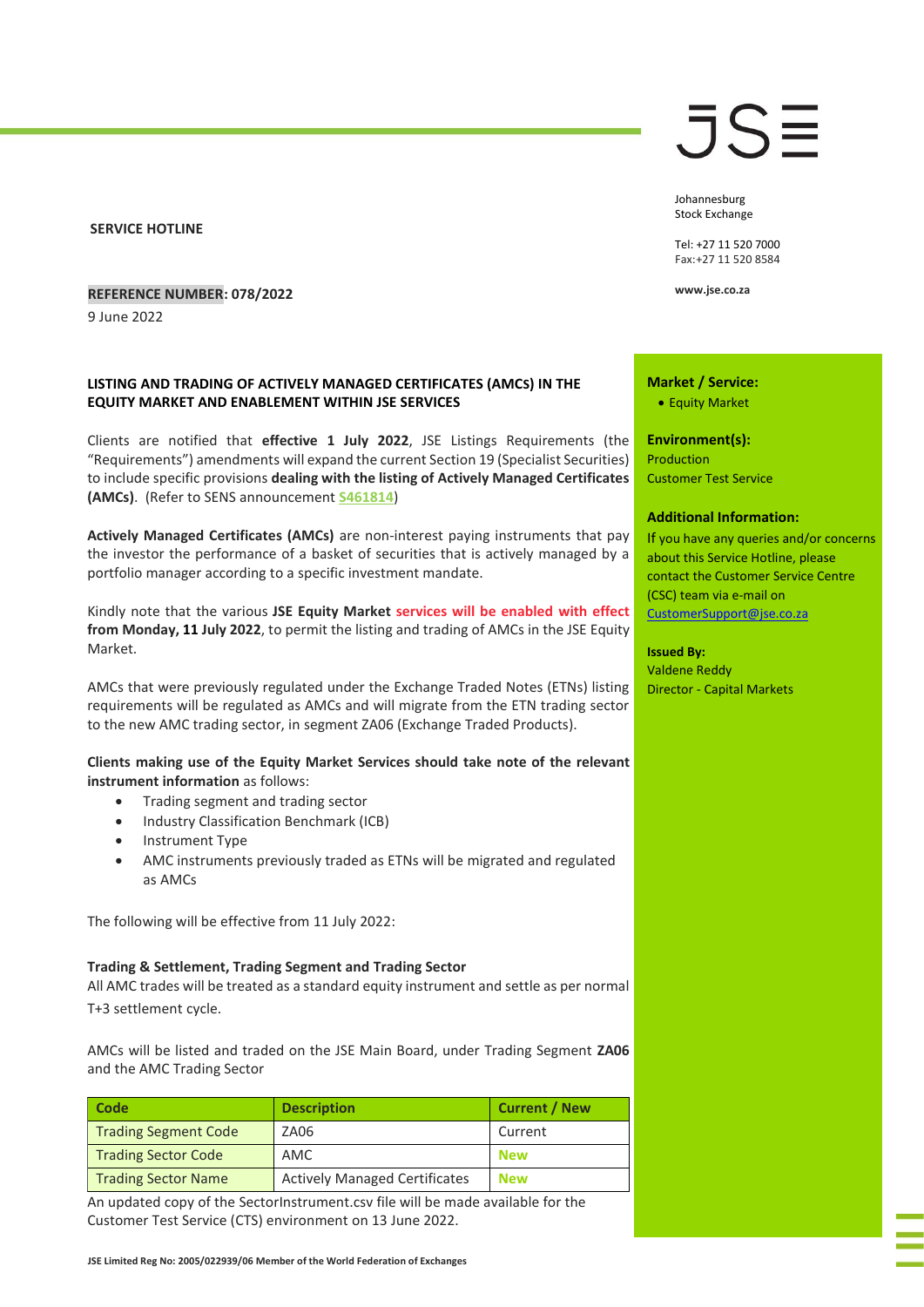# $JSE$

## **Industry Classification Benchmark (ICB)**

A new ICB Sub Sector has been created for AMCs as follows:

| <b>Code</b>                    | <b>Description</b>                   | <b>Current / New</b> |
|--------------------------------|--------------------------------------|----------------------|
| <b>Industry Code</b>           | A001                                 | Current              |
| <b>Industry Short Name</b>     | Additional                           | Current              |
| <b>Industry Long Name</b>      | Additional                           | Current              |
| <b>Super Sector Code</b>       | A300                                 | Current              |
| <b>Super Sector Short Name</b> | <b>Exch Trad Products</b>            | Current              |
| <b>Super Sector Long Name</b>  | <b>Exchange Traded Products</b>      | Current              |
| <b>Sector Code</b>             | 00A320                               | Current              |
| <b>Sector Short Name</b>       | <b>Exchange Traded Notes</b>         | Current              |
| <b>Sector Long Name</b>        | <b>Exchange Traded Notes</b>         | Current              |
| Sub Sector Code                | 0000A322                             | <b>New</b>           |
| <b>Sub Sector Short Name</b>   | <b>Actively Managed Certificates</b> | <b>New</b>           |
| <b>Sub Sector Long Name</b>    | <b>Actively Managed Certificates</b> | <b>New</b>           |

## **Instrument Type**

The existing instrument type assigned to AMC instruments will be:

| <b>Instrument Code</b> | <b>Description</b> | Current / New |
|------------------------|--------------------|---------------|
| Securities             | <b>Securities</b>  | Current       |

## **AMC instruments previously traded as ETNs that will be migrated and regulated as AMCs**

These instruments will be classified as AMC instruments:

| <b>Instrument Code</b> | <b>Instrument Name</b>    |
|------------------------|---------------------------|
| FNBGEG                 | UBS FNBGEG 18Mar25        |
| <b>FNBGSE</b>          | UBS FNBGSE 18Mar25        |
| <b>UABCPA</b>          | UBS ABCPA 05Dec23         |
| <b>UABSPA</b>          | UBS ABSPA 22AUG23-UABSPA  |
| <b>UEFPCA</b>          | UBS EFPCA 10Feb23         |
| <b>UEFPCB</b>          | UBS UEFPCB 10Sep24        |
| <b>UEXGEP</b>          | UBS UEXGEP 18Mar25        |
| <b>UMMIEA</b>          | UBS MMIEA 22AUG23- UMMIEA |
| <b>UMMIEB</b>          | UBS MMIEB 22AUG23- UMMIEB |
| <b>UMMIES</b>          | UBS UMMIES 02Oct24        |
| <b>UOMWPA</b>          | UBS OMWPA 170CT23         |
| <b>UPCHPA</b>          | UBS PCHPA 170CT23         |
| <b>URETGP</b>          | UBS URETGP 18Mar25        |
| <b>USQCPA</b>          | UBS SQCPA 05Dec23         |